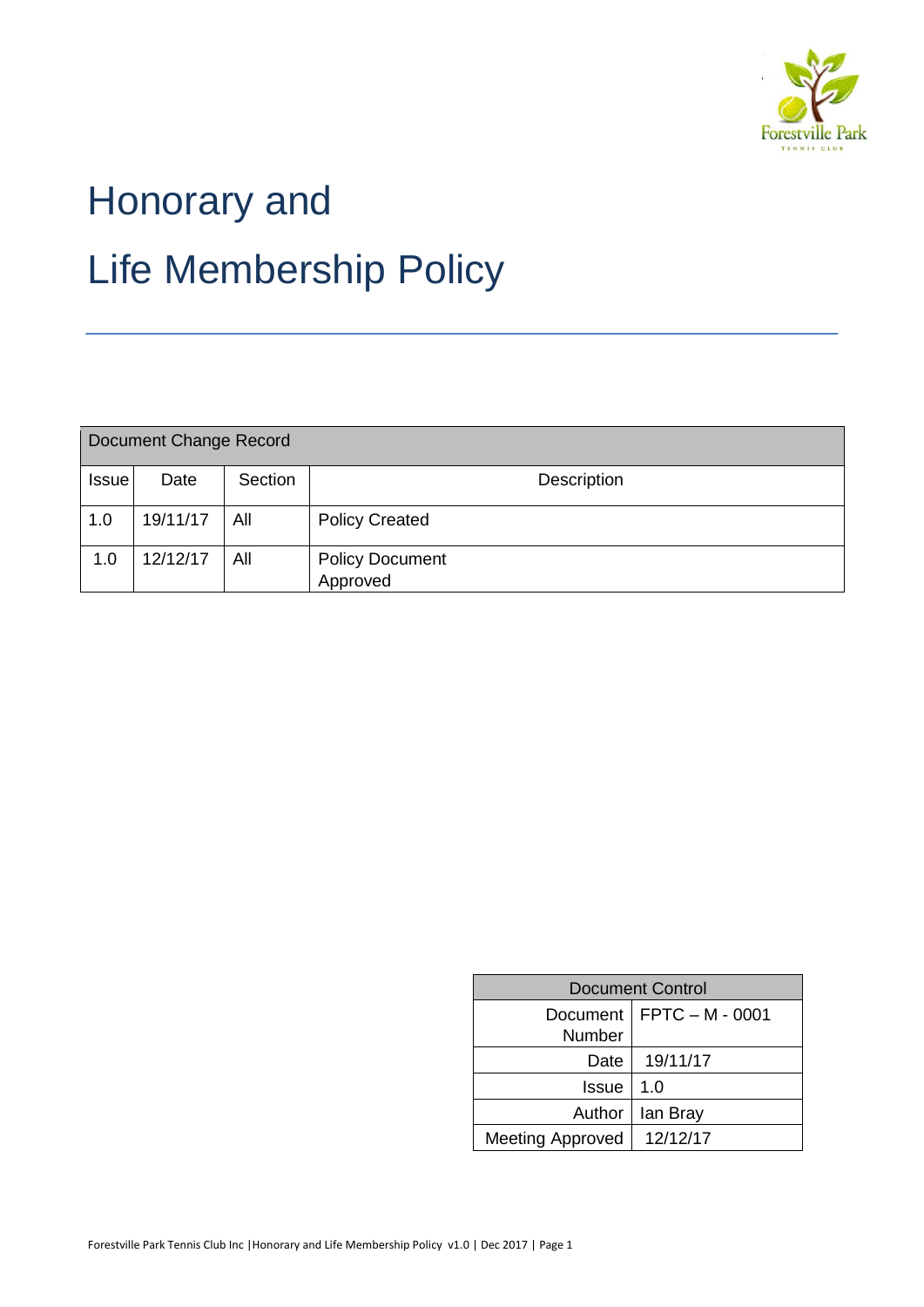

# **HONORARY MEMBERSHIP**

The following persons may be granted honorary membership of the club by any member of the Executive Committee or by any person authorised by the Executive Committee:

- a) Persons who are members of any recognised tennis club who are temporarily visiting may be granted honorary membership for a period not exceeding one month provided that they may not be granted honorary membership on more than four occasions in any one year.
- b) Persons who have rendered distinguished service to the community or special services to the club.
- c) Persons representing associations or bodies which control the games of tennis and with which the club is directly or indirectly affiliated.
- d) Persons competing in tournaments held with the permission of the club and officials acting at such tournaments may be elected for any period not exceeding the duration of the said tournament.
- e) Persons participating in the game of tennis having paid the prescribed fee for that day and their companions.

Entitlements and Restrictions include:

- They shall not introduce any visitors (except if visitor's fee is paid) to the club premises.
- Their membership may be cancelled at any time by the Executive Committee, or any person authorised by the Executive Committee.
- They shall not be entitled to be elected as an office bearer or member of the Management Committee of the club.
- They shall not be entitled to vote at any meeting of the club, or to speak thereat without the permission of the chair.
- They shall only be entitled to use the tennis club or courts at such time or times and under such conditions as are prescribed by the Executive Committee.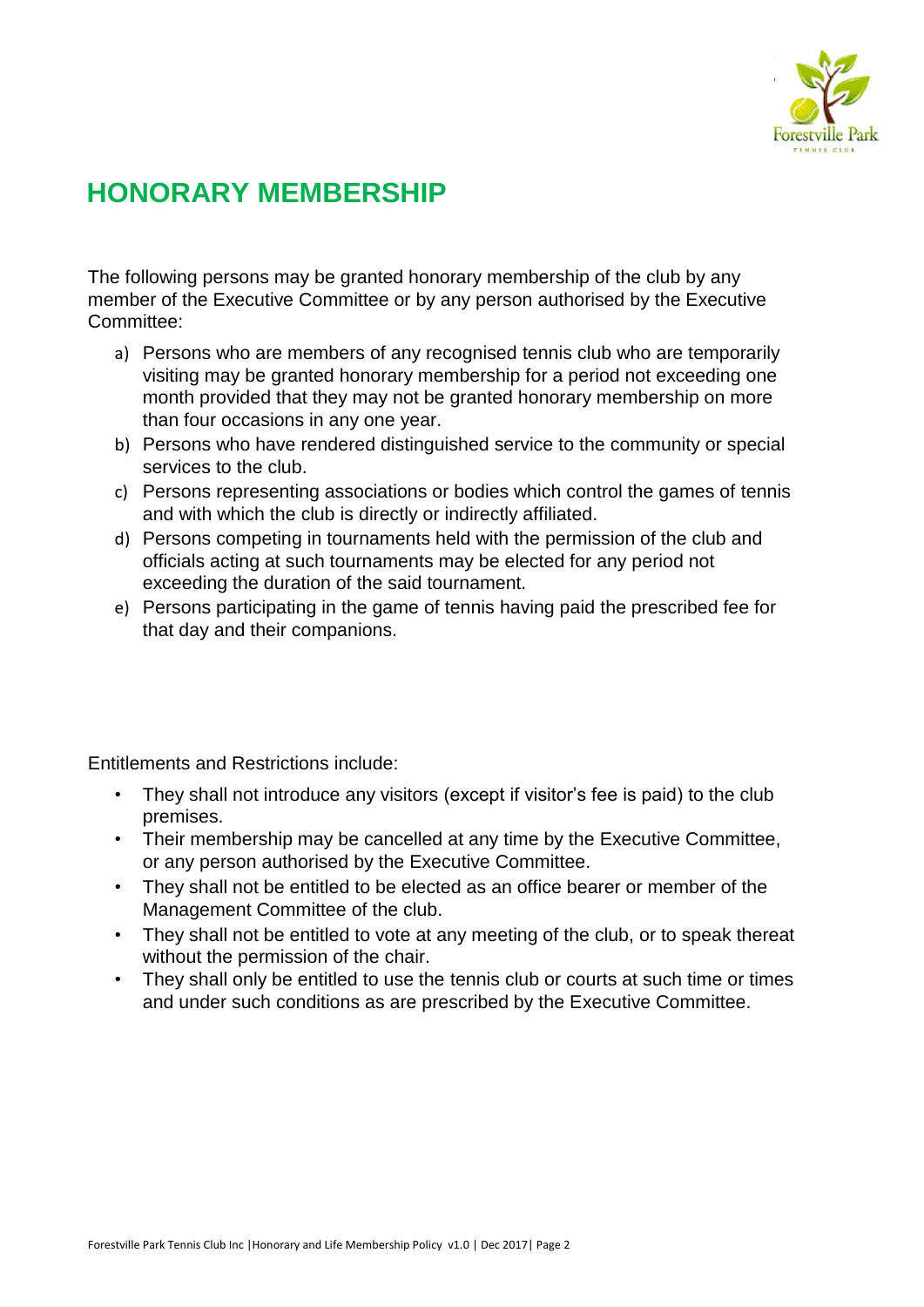

# **LIFE MEMBERSHIP**

Any Member who has rendered outstanding service to the Club over a period of at least 10 years may be nominated to the General Committee as worthy of consideration for life membership.

The committee will consider the merits of the nomination at the next monthly meeting. If a majority of the committee agrees, the nomination form will be placed on the club noticeboard two weeks before the next Annual General Meeting and life membership will be granted by a two thirds majority vote at the Annual General Meeting.

Nominations for Life Membership must be thoroughly substantiated and received on a completed and signed nomination form, no later than two calendar months prior to the Annual General Meeting.

Life Membership entitlements include:

- The same entitlements as Adult Membership
- Relief from payment of the annual membership subscription

Life Membership entitlements do not include:

- Other fees such as competition registration fees and any special levies unless approved by the committee, etc.
- No other benefits will be provided; this includes (for example) additional partner membership reduced rate or incentives offered to members for early payment of fees etc.

Life Membership will cease:

- on cessation of club membership
- on resignation of club membership
- as a decision of a disciplinary subcommittee
- by a majority vote at an Annual or Extraordinary General Meeting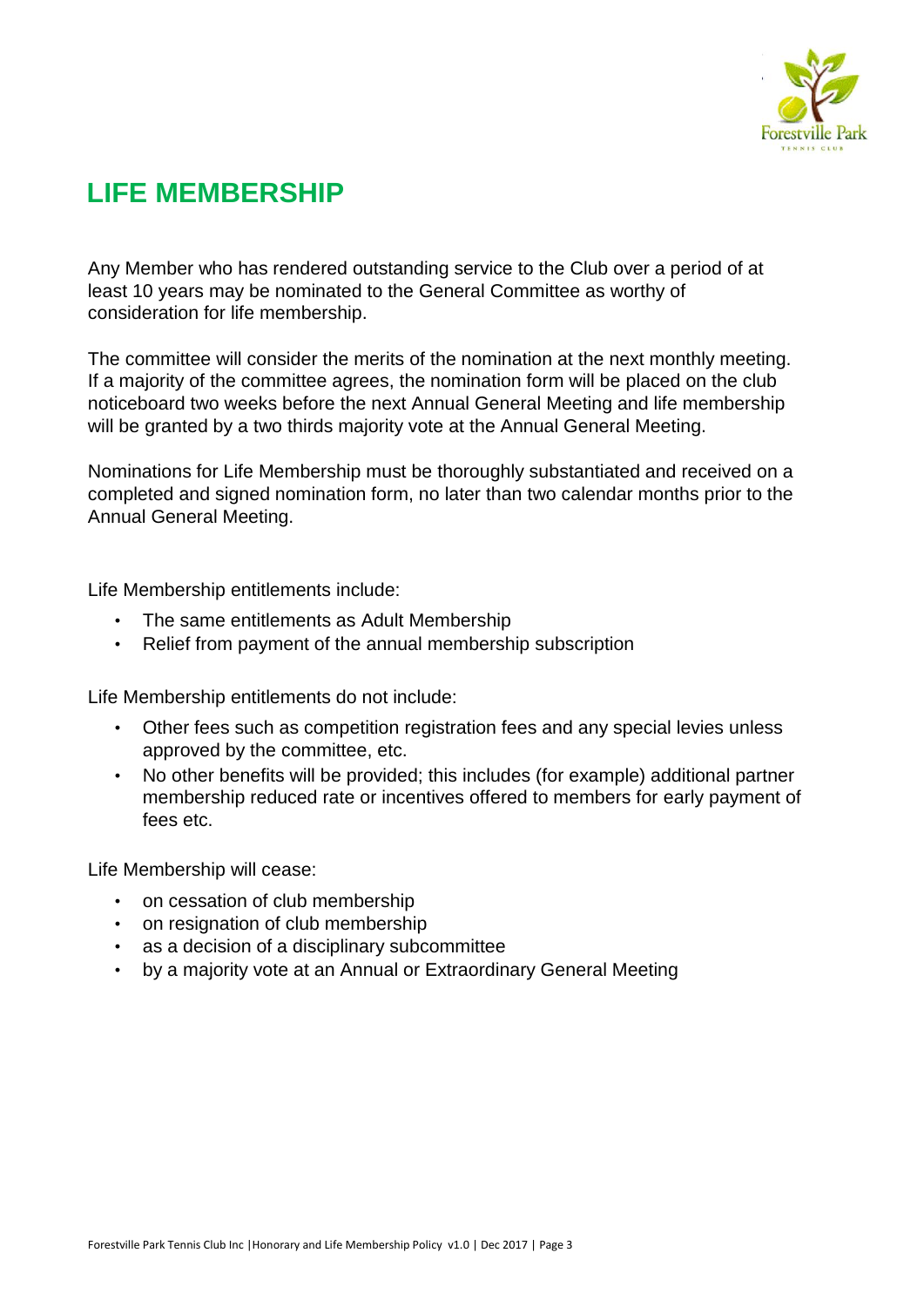

## LIFE MEMBERSHIP – NOMINATION FORM

| Nominee:                                                                                              | Proposer:                                                                                                                                                                                                                                                                    |  |
|-------------------------------------------------------------------------------------------------------|------------------------------------------------------------------------------------------------------------------------------------------------------------------------------------------------------------------------------------------------------------------------------|--|
| Name:                                                                                                 | Name:                                                                                                                                                                                                                                                                        |  |
|                                                                                                       |                                                                                                                                                                                                                                                                              |  |
|                                                                                                       |                                                                                                                                                                                                                                                                              |  |
|                                                                                                       |                                                                                                                                                                                                                                                                              |  |
|                                                                                                       | Date:                                                                                                                                                                                                                                                                        |  |
|                                                                                                       |                                                                                                                                                                                                                                                                              |  |
|                                                                                                       | Signature:                                                                                                                                                                                                                                                                   |  |
|                                                                                                       |                                                                                                                                                                                                                                                                              |  |
|                                                                                                       | I have read the criteria and believe that this nominee complies with the criteria and has made a significant contribution to the club<br>over at least ten years. As such I would like the committee to accept this nomination and consider the person stated above for life |  |
| membership of Forestville Park Tennis Club                                                            |                                                                                                                                                                                                                                                                              |  |
| Summarise the proposed life members outstanding service to Forestville Park Tennis Club               |                                                                                                                                                                                                                                                                              |  |
| List key areas such as length of membership, outstanding service to the club, positions held - number |                                                                                                                                                                                                                                                                              |  |
| and duration, volunteer achievements, etc.                                                            |                                                                                                                                                                                                                                                                              |  |
|                                                                                                       |                                                                                                                                                                                                                                                                              |  |
| П                                                                                                     |                                                                                                                                                                                                                                                                              |  |
|                                                                                                       |                                                                                                                                                                                                                                                                              |  |
| П                                                                                                     |                                                                                                                                                                                                                                                                              |  |
| П                                                                                                     |                                                                                                                                                                                                                                                                              |  |
|                                                                                                       |                                                                                                                                                                                                                                                                              |  |
| □                                                                                                     |                                                                                                                                                                                                                                                                              |  |

### **Life Membership Criteria**

Please substantiate your nomination by describing the following.

*1. List the nominee's outstanding achievements and contributions to Forestville Park Tennis Club.*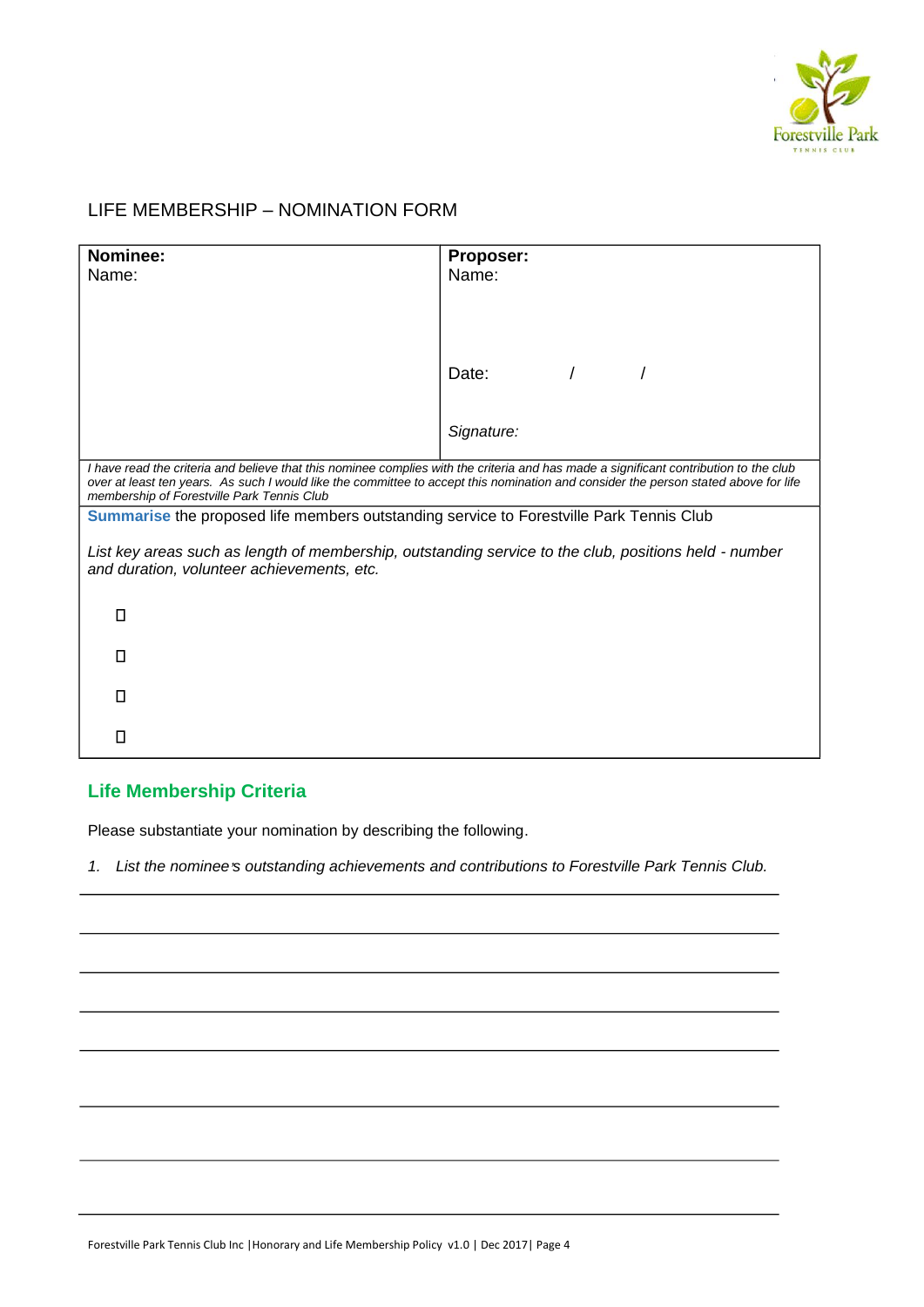

*2. List the nominee's voluntary positions held and duration of each role.* 

*3. List any other details to demonstrate the reasons you believe the nominee merits life membership.* 

#### **General Committee**

| Date held               |          |
|-------------------------|----------|
| Majority vote achieved? | Yes / No |

#### **Annual General Meeting**

| Date held                                          |  |
|----------------------------------------------------|--|
| 2/ <sub>3</sub> Majority vote achieved?   Yes / No |  |